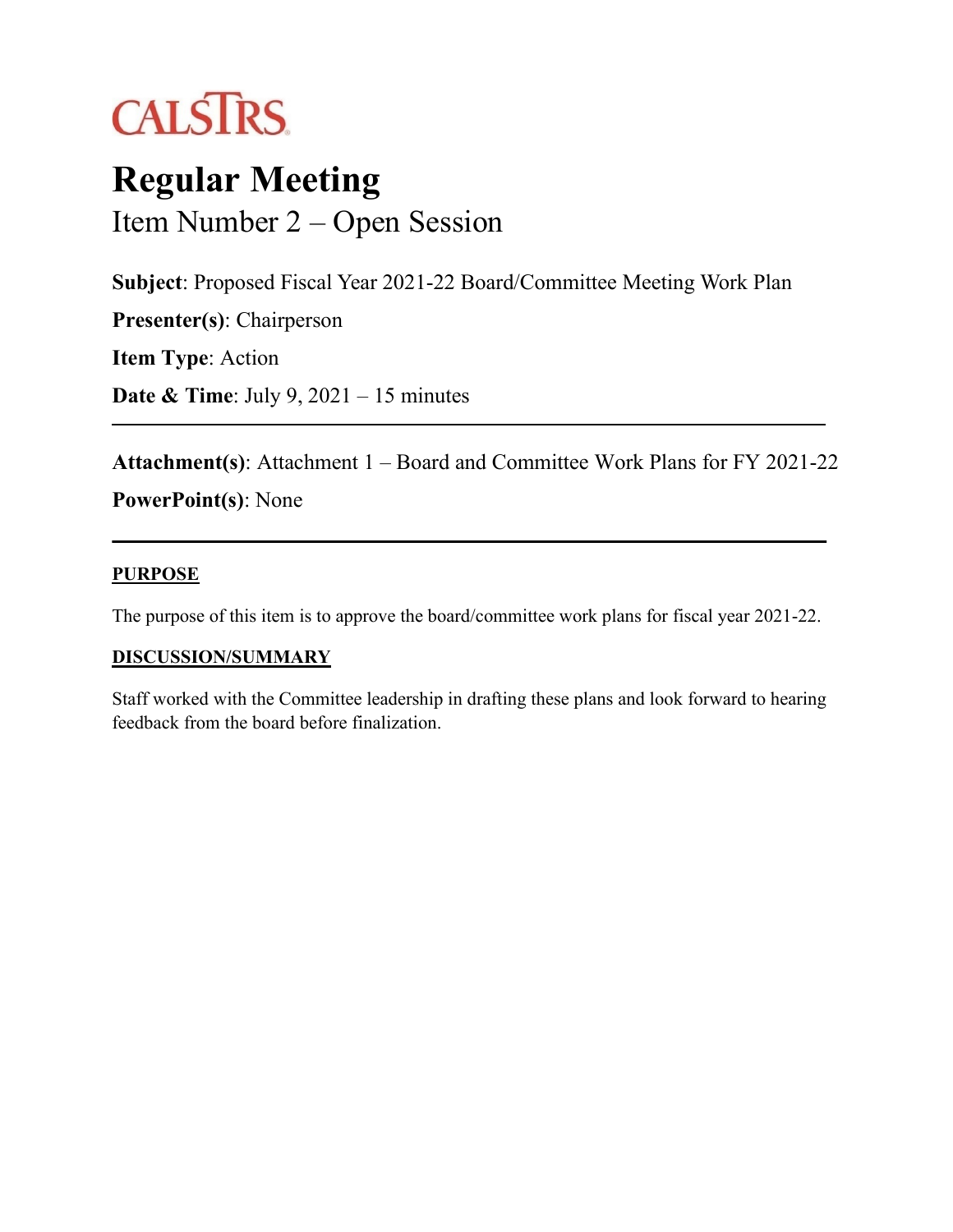## **TEACHERS' RETIREMENT BOARD 2021-22 Meeting Work Plan**

Attachment 1 Regular Meeting - Item 2 July 9, 2021 Page 1

|                                   | July                                                                                                                                                                                         | <b>September</b>                                                                                                                                                                                                                                               | <b>October</b><br>(Offsite)                                           | <b>November</b>                                                                                                                                                            | <b>January</b>                                                                                                                    | <b>February</b> | <b>March</b>                                                                                                                                                                              | <b>April</b><br>(Offsite) | <b>May</b>                                                                                                                                                                                                                                                                                                                                                                                   |
|-----------------------------------|----------------------------------------------------------------------------------------------------------------------------------------------------------------------------------------------|----------------------------------------------------------------------------------------------------------------------------------------------------------------------------------------------------------------------------------------------------------------|-----------------------------------------------------------------------|----------------------------------------------------------------------------------------------------------------------------------------------------------------------------|-----------------------------------------------------------------------------------------------------------------------------------|-----------------|-------------------------------------------------------------------------------------------------------------------------------------------------------------------------------------------|---------------------------|----------------------------------------------------------------------------------------------------------------------------------------------------------------------------------------------------------------------------------------------------------------------------------------------------------------------------------------------------------------------------------------------|
| <b>System</b><br><b>Oversight</b> | Contracts<br>Requiring Board<br>Approval (A)<br>Review of the CEO<br>Delegation (A)<br>Review of Board<br>Officer and<br>Committee<br>Delegation (A)<br><b>Annual Business</b><br>Plan $(I)$ | <b>Contracts Requiring</b><br>Board Approval (A)<br>Cybersecurity (I)<br>Proposed 2022-23<br><b>Operating Budget</b><br>Concepts (I)<br><b>Enterprise Risk</b><br>Management Report (I)<br><b>Employer Reporting to</b><br>Final Benefit Project<br>Update (I) | Annual<br>Planning and<br>Evaluation (I)<br>Strategic<br>Planning (I) | Contracts<br>Requiring Board<br>Approval (A)<br>Adoption of<br>Proposed<br>Operating<br>Budget 2022-23<br>(A)<br>Review of<br>CalSTRS Basic<br>Financial<br>Statements (I) | Contracts<br>Requiring Board<br>Approval (A)<br>Annual<br>Enterprise<br>Sustainability<br>Report (I)<br>Strategic<br>Planning (I) |                 | Contracts<br>Requiring<br><b>Board Approval</b><br>(A)<br>Cybersecurity<br>(I)<br><b>Enterprise Risk</b><br>Management<br>Report (I)<br>Annual GRI<br>Report (I)<br>Strategic Plan<br>(A) |                           | Contracts<br>Requiring Board<br>Approval (A)<br>Setting of<br>CEO/CIO<br>Performance<br>Targets/Compensat<br>ion for 2022-23<br>Performance Year<br>(A)                                                                                                                                                                                                                                      |
| <b>Actuarial</b>                  |                                                                                                                                                                                              |                                                                                                                                                                                                                                                                |                                                                       | Review of<br><b>CalSTRS</b><br><b>Funding Levels</b><br>and Risks (I)                                                                                                      | Review of<br><b>Board Valuation</b><br>Policy for the<br>Defined Benefit<br>Program (I)                                           |                 |                                                                                                                                                                                           |                           | Adoption of<br>$6/30/2021$ Valuation<br>for Defined Benefit,<br>Defined Benefit<br>Supplement, Cash<br>Balance Benefit,<br>and Medicare<br>Premium Payment<br>(A)<br>Adoption of<br><b>Contribution Rates</b><br>and Interest Rates<br>for FY 2022-23 (A)<br>Review of Lump<br>Sum Death Benefit<br>(A)<br>Actuarial Projection<br>for the SBMA (A)<br>Options on the Use<br>of the SBMA (A) |
| <b>Technology</b>                 | Pension Solution<br>Project (I)                                                                                                                                                              | Pension Solution Project<br>(I)<br>Pension Solution System<br>Functionality (I)                                                                                                                                                                                |                                                                       | Pension<br><b>Solution Project</b><br>(I)                                                                                                                                  | Pension<br><b>Solution Project</b><br>(I)                                                                                         |                 | Pension<br><b>Solution Project</b><br>(I)                                                                                                                                                 |                           |                                                                                                                                                                                                                                                                                                                                                                                              |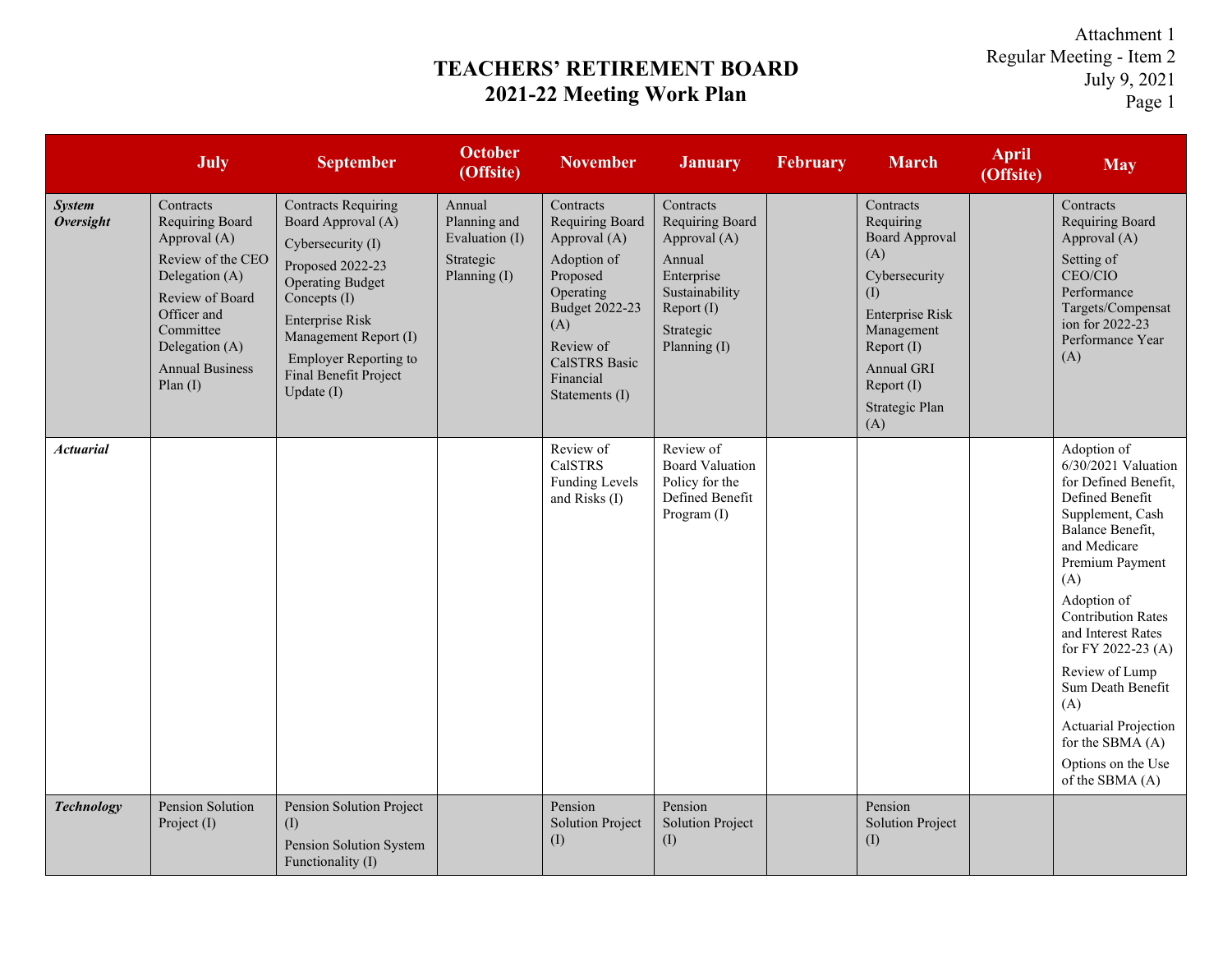Attachment 1

|                                                |                                         |                                                                                                                                                                                                                                                                                                                                                                                              |                                                                                                                |                                                                                                                       |                                                                                                                |                                          |                                         | <b>Regular Meeting</b>          |                                                                                                                                          |
|------------------------------------------------|-----------------------------------------|----------------------------------------------------------------------------------------------------------------------------------------------------------------------------------------------------------------------------------------------------------------------------------------------------------------------------------------------------------------------------------------------|----------------------------------------------------------------------------------------------------------------|-----------------------------------------------------------------------------------------------------------------------|----------------------------------------------------------------------------------------------------------------|------------------------------------------|-----------------------------------------|---------------------------------|------------------------------------------------------------------------------------------------------------------------------------------|
|                                                | July                                    | <b>September</b>                                                                                                                                                                                                                                                                                                                                                                             | <b>October</b><br>(Offsite)                                                                                    | <b>November</b>                                                                                                       | <b>January</b>                                                                                                 | February                                 | <b>March</b>                            | <b>April</b><br>(Offsite)       | Jul <sub>May</sub> 2021<br>$\frac{3}{2}$ age 2                                                                                           |
| <b>Board</b><br>Governance                     | 2021-22<br>Committee Work<br>Plan $(A)$ | <b>Investment Performance</b><br>Impact on Incentive Pay<br>for the 2020-21 Plan<br>Year $(I)$                                                                                                                                                                                                                                                                                               | Board Self-<br>Evaluation (I)<br>Annual<br>CEO/CIO<br>Evaluation (A)<br>Annual<br>Consultant<br>Evaluation (I) |                                                                                                                       | 2021-22<br>CEO/CIO Mid-<br>Year<br>Performance<br>Assessment<br>Check-in with<br>Chair and Vice<br>Chair $(I)$ | Mid-year<br>CEO/CIO<br>Evaluation<br>(A) |                                         |                                 | Elections of Board<br>Chair and Vice<br>Chair (A)<br>Appointment of<br>Committee<br>Members and<br>Committee<br>Chair/Vice Chairs<br>(A) |
| Legislation/<br>Regulation/<br><b>Policies</b> | State and Federal<br>Legislation (I)    | State and Federal<br>Legislation (I)                                                                                                                                                                                                                                                                                                                                                         |                                                                                                                | Federal<br>Legislative<br>Review (I)<br>Consideration<br>of Board-<br>Sponsored<br>Legislation and<br>Regulations (A) | State and<br>Federal<br>Legislation (I)                                                                        |                                          | State and<br>Federal<br>Legislation (I) |                                 | State and Federal<br>Legislation (I)                                                                                                     |
| <b>Education</b>                               |                                         | Fiduciary Training (I)                                                                                                                                                                                                                                                                                                                                                                       |                                                                                                                |                                                                                                                       |                                                                                                                |                                          |                                         | Education<br>Placeholder<br>(I) |                                                                                                                                          |
| <b>Compensation</b>                            |                                         | Administrative<br>Procedure Changes<br>Pursuant to CEO<br>Delegation (I)<br><b>Investment Performance</b><br>Impact on Incentive Pay<br>for the 2020-21 Plan<br>Year $(I)$<br>Adoption of language to<br>the Compensation Policy<br>& Administrative<br>Procedures to align with<br>the Collaborative Model<br>(A)<br>Report and<br>Recommendations for<br>Long-Term Incentive<br>Plan $(I)$ |                                                                                                                | Disclosure of<br>Incentives for<br>Statutory<br>Positions for the<br>2020-21 Plan<br>Year $(I)$                       |                                                                                                                |                                          |                                         |                                 | Committee Work<br>Plan Input (I)                                                                                                         |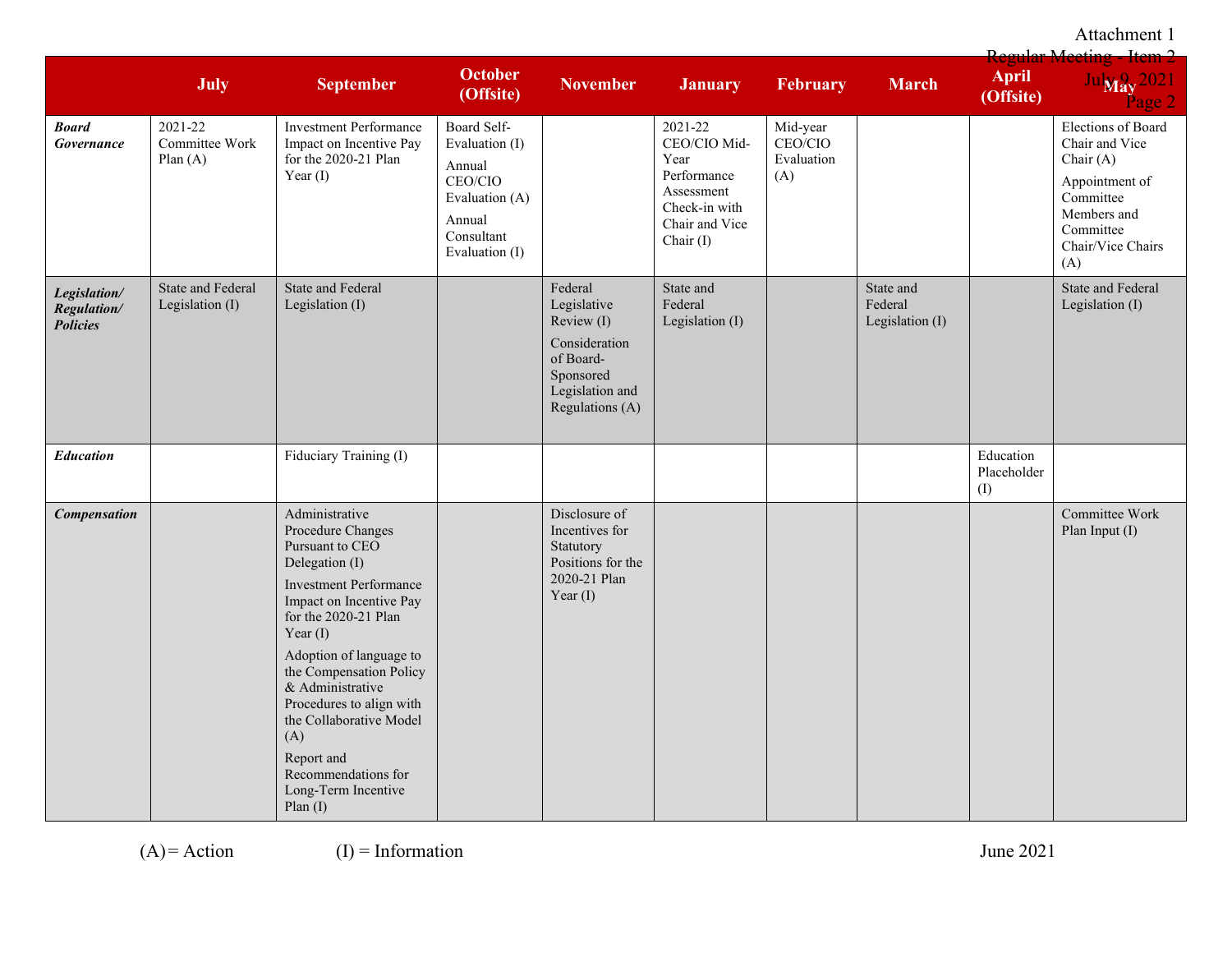### **APPEALS COMMITTEE Fiscal Year 2021-22 Work Plan**

Pursuant to the Appeals Committee Charter, the committee meets on an as-needed basis. The committee has identified the following responsibilities it will complete during the 2021-22 fiscal year:

- 1. Consideration of proposed decisions (A): Proposed decisions are received by CalSTRS from the Office of Administrative Hearings (OAH). The hearing calendar and issuance of proposed decisions vary throughout the year. Proposed decisions are brought before the committee for consideration following their receipt from OAH, and the committee shall meet on an asneeded basis to hear, deliberate upon, and expeditiously decide appeals of system determinations.
- 2. Designation of precedential decisions (A): The Appeals Committee shall meet as-needed to hear, deliberate upon, and expeditiously decide to designate all or part of an administratively adjudicated decision as a precedential decision pursuant to the Board Policy Manual and Government Code section 11425.60.
- 3. Education and policy review:
	- a. Continuing Series: Appeal Issues by Program Area (I)
	- b. Appeal and Audit Resolution Case Management in BenefitConnect (I)
	- c. Common Challenges Leading to Service Retirement Appeals (I)
	- d. Overview of Precedential Decisions and Designation Process (I)
	- e. Committee Work Plan Input for FY 2022-23 (I)
	- f. Review and Adoption of Committee Work Plan for FY 2022-23 (A)
	- g. Annual Summary of Appeal Activity for FY 2021-22 (I)
	- h. Annual Summary of Designation of Precedential Decisions for FY 2021-22 (I)
	- i. Annual Review of Committee Charter (A)
- $(A) = Action$   $(I) = Information$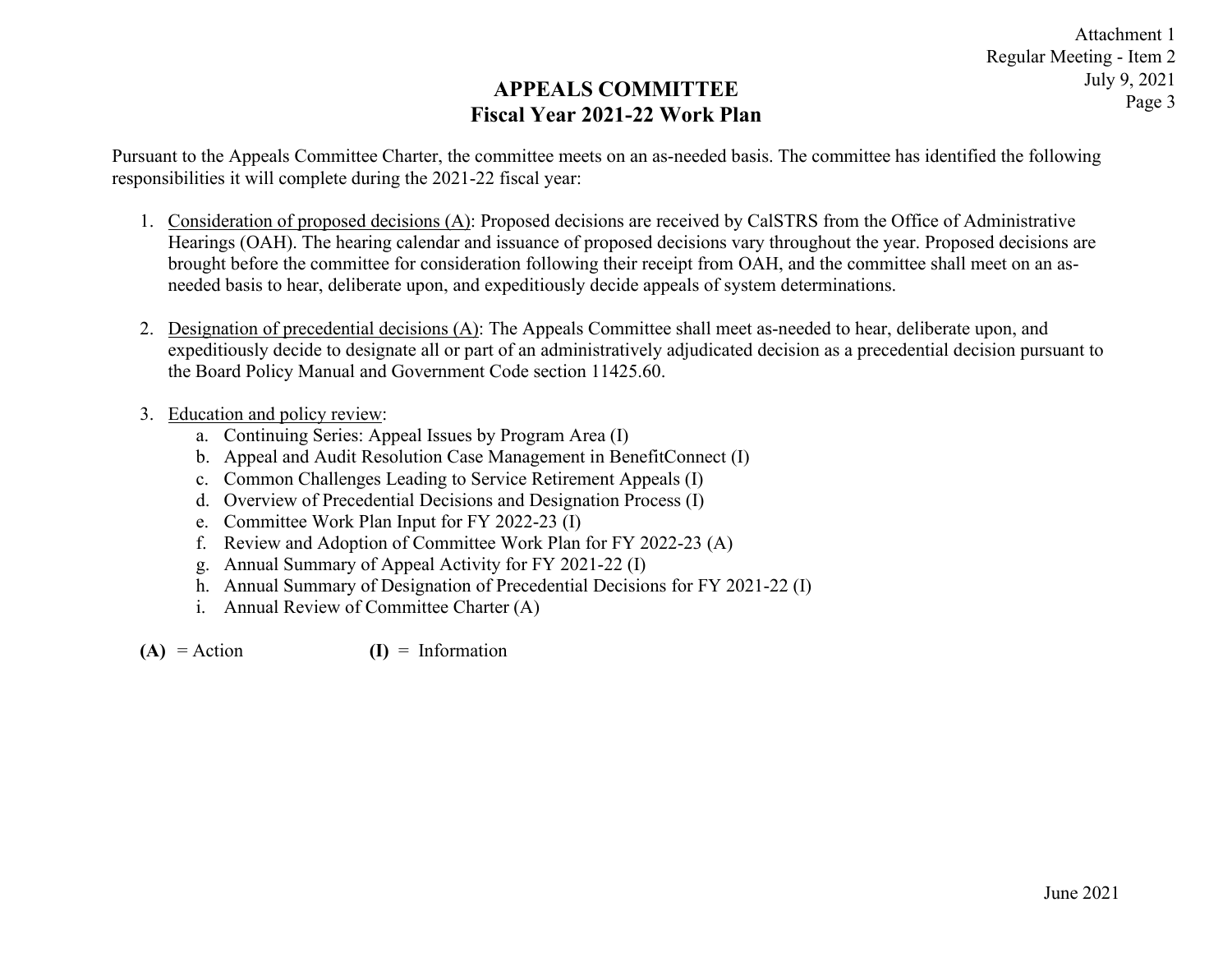## **AUDITS AND RISK MANAGEMENT COMMITTEE 2021-22 Meeting Work Plan**

Attachment 1 Regular Meeting - Item 2 July 9, 2021 Page 4

|                                                                                                | <b>July</b>                                                                                                 | <b>November</b>                                                                                                                                                                                                                                            | <b>March</b>                                                                                             |
|------------------------------------------------------------------------------------------------|-------------------------------------------------------------------------------------------------------------|------------------------------------------------------------------------------------------------------------------------------------------------------------------------------------------------------------------------------------------------------------|----------------------------------------------------------------------------------------------------------|
| <b>Governance</b>                                                                              | <b>Audit Services Quality Assurance</b><br>Program $(I)$                                                    |                                                                                                                                                                                                                                                            | FY 2022-23 Meeting Work Plan (I)<br>Committee Education (TBD) (I)                                        |
| <b>Internal Audit</b><br>Oversight &<br><b>Reports</b>                                         | 2020 Management Letter; Progress<br>Report (I)<br>2021 Internal Audit Plan; Mid-Year<br>Progress Report (I) | 2022 Internal Audit Plan (A)<br>2021 Internal Audit Plan, Progress<br>Report (C)                                                                                                                                                                           | 2021 Management Letter; Progress<br>Report (I)<br>2021 Internal Audit Plan; Final<br>Progress Report (I) |
| <b>External</b><br><b>Financial</b><br><b>Statement Audit</b><br>Oversight &<br><b>Reports</b> |                                                                                                             | Independent Auditor's Report on the<br>FY 2020-21 Basic Financial<br>Statements (A)<br>Report to Those Charged with<br>Governance (A)<br>Report on Internal Control over<br><b>Financial Reporting and Compliance</b><br>(A)<br>2021 Management Letter (I) | Financial Statement Audit Plan FY<br>$2021 - 22 \text{ (I)}$                                             |
| Compliance<br><b>Reporting &amp;</b><br><b>Oversight</b>                                       | 2021 Compliance Plan; Mid-Year<br>Progress Report (I)                                                       | 2022 Compliance Plan (I)                                                                                                                                                                                                                                   | 2021 Compliance Plan; Final<br>Progress Report (I)                                                       |
| <b>Financial</b><br><b>Reporting</b><br><b>Oversight</b>                                       |                                                                                                             | Annual Report of Benefit Payment<br>Modifications for FY 2020-21 (C)                                                                                                                                                                                       |                                                                                                          |

 $(A) =$  Action  $(I) =$  Information  $(C) =$  Consent June 2021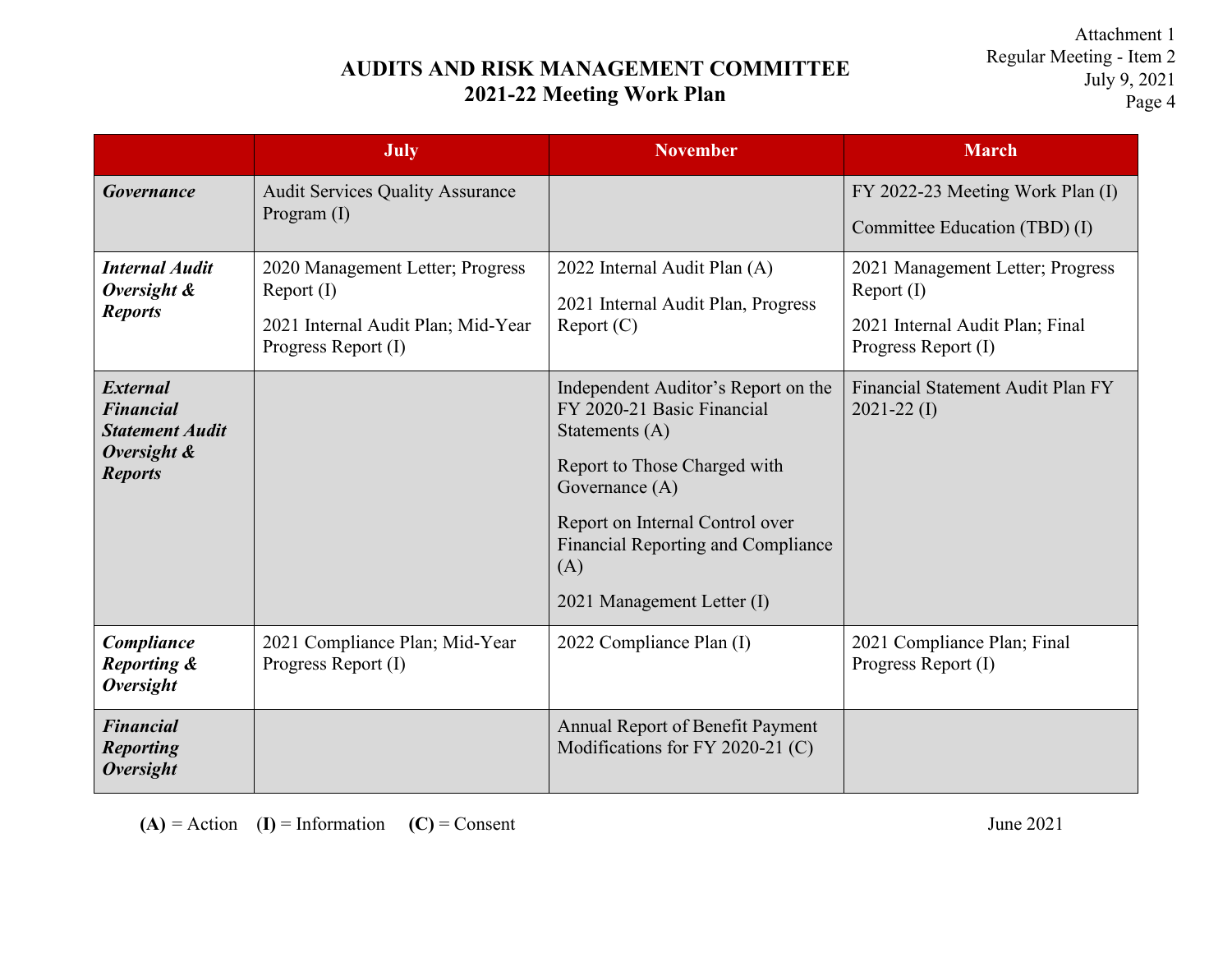## **BENEFITS AND SERVICES COMMITTEE 2021-22 Meeting Work Plan**

Attachment 1 Regular Meeting - Item 2 July 9, 2021 Page 5

|                            | Sept.                                                                                      | <b>January</b>                                 | <b>May</b>                                     |
|----------------------------|--------------------------------------------------------------------------------------------|------------------------------------------------|------------------------------------------------|
| <b>Research</b>            | <b>Annual Member Satisfaction</b><br>Survey $(I)$<br>Service Performance Objectives<br>(C) | Triennial Health Study (I)                     | Segmentation Study (I)                         |
| <b>Committee Education</b> | Death Benefit Update (I)                                                                   | Member Education and<br>Engagement Efforts (I) | <b>Employer Engagement and</b><br>Outreach (I) |
| <b>Governance</b>          | Review of Committee Charter (I)                                                            |                                                | Input on 2022-23 Committee<br>Work Plan (I)    |

 $(A) =$  Action  $(I) =$  Information  $(C) =$  Consent June 2021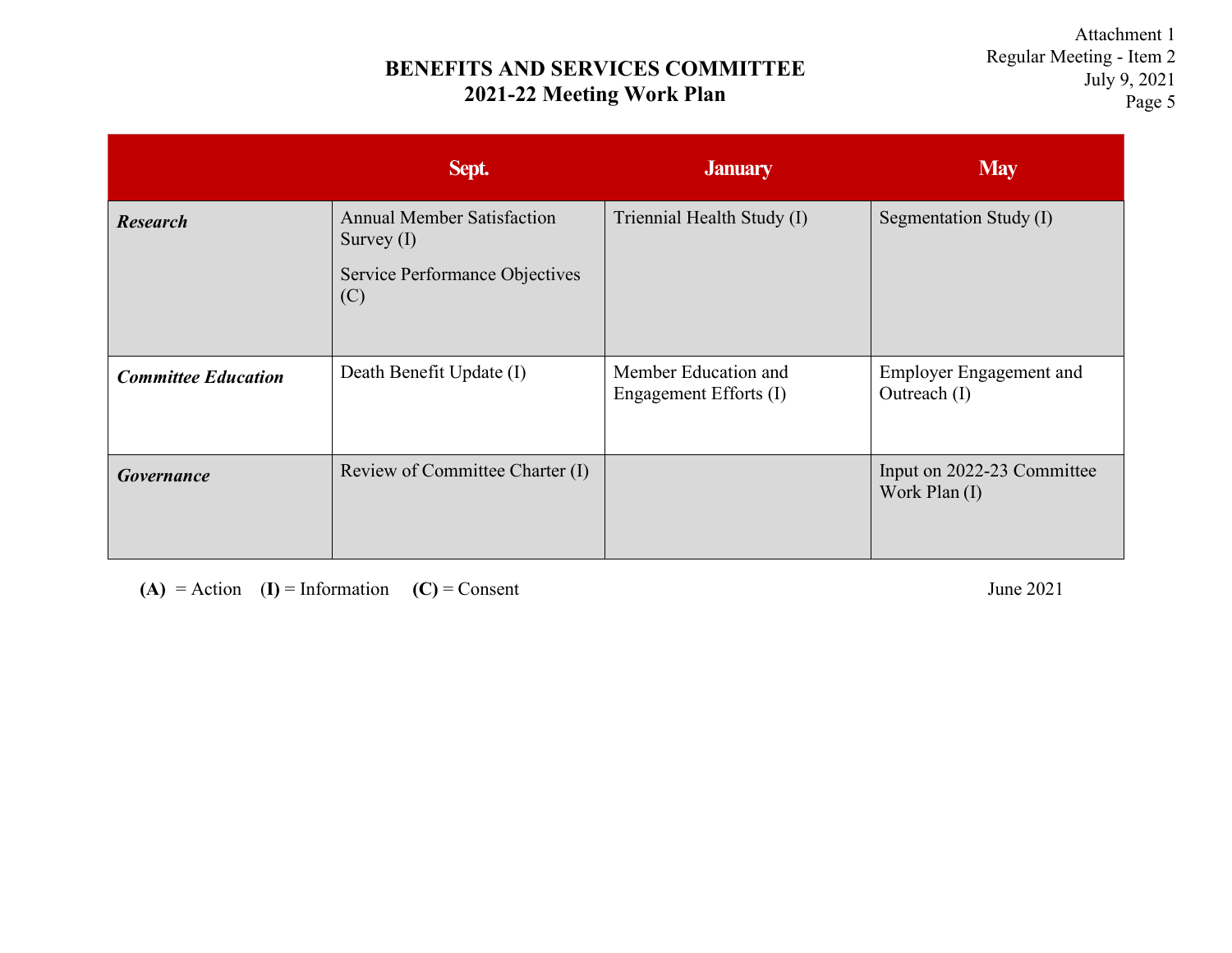## **BOARD GOVERNANCE COMMITTEE 2021-22 Meeting Work Plan**

Attachment 1 Regular Meeting - Item 2 July 9, 2021 Page 6

|                                          | <b>November</b>                                                                                                                                    | <b>January</b>                                                                                                  | <b>May</b>                                                                                                    |
|------------------------------------------|----------------------------------------------------------------------------------------------------------------------------------------------------|-----------------------------------------------------------------------------------------------------------------|---------------------------------------------------------------------------------------------------------------|
| <b>Board Education Forum</b>             | Board Education Forum – Explore<br>Governance Topics (I)                                                                                           | Board Education Forum – Explore<br>Governance Topics (I)                                                        | Board Education Forum – Explore<br>Governance Topics (I)                                                      |
| <b>Board Governance</b><br><b>Manual</b> | Board and Committee Meeting<br>Format - Remote Meeting<br><b>Environment and Policy Discussion</b><br>$($ I)                                       | Board and Committee Meeting<br>Format - Remote Meeting<br><b>Environment and Policy Discussion</b><br>$\rm (I)$ | Board and Committee Meeting<br>Format - Remote Meeting<br><b>Environment and Policy Discussion</b><br>(A)     |
|                                          | Existing Agreements, Exemptions,<br><b>Current Policies &amp; Practices</b><br>[Appendix III] - Review (I)<br>Review/Revise CEO Delegations<br>(A) | Existing Agreements, Exemptions,<br>Current Policies & Practices<br>[Appendix III] - Review (I)                 | Existing Agreements, Exemptions,<br><b>Current Policies &amp; Practices</b><br>[Appendix III] - Revisions (A) |
|                                          |                                                                                                                                                    |                                                                                                                 |                                                                                                               |

 $(A) =$  Action  $(I) =$  Information  $(C) =$  Consent June 2021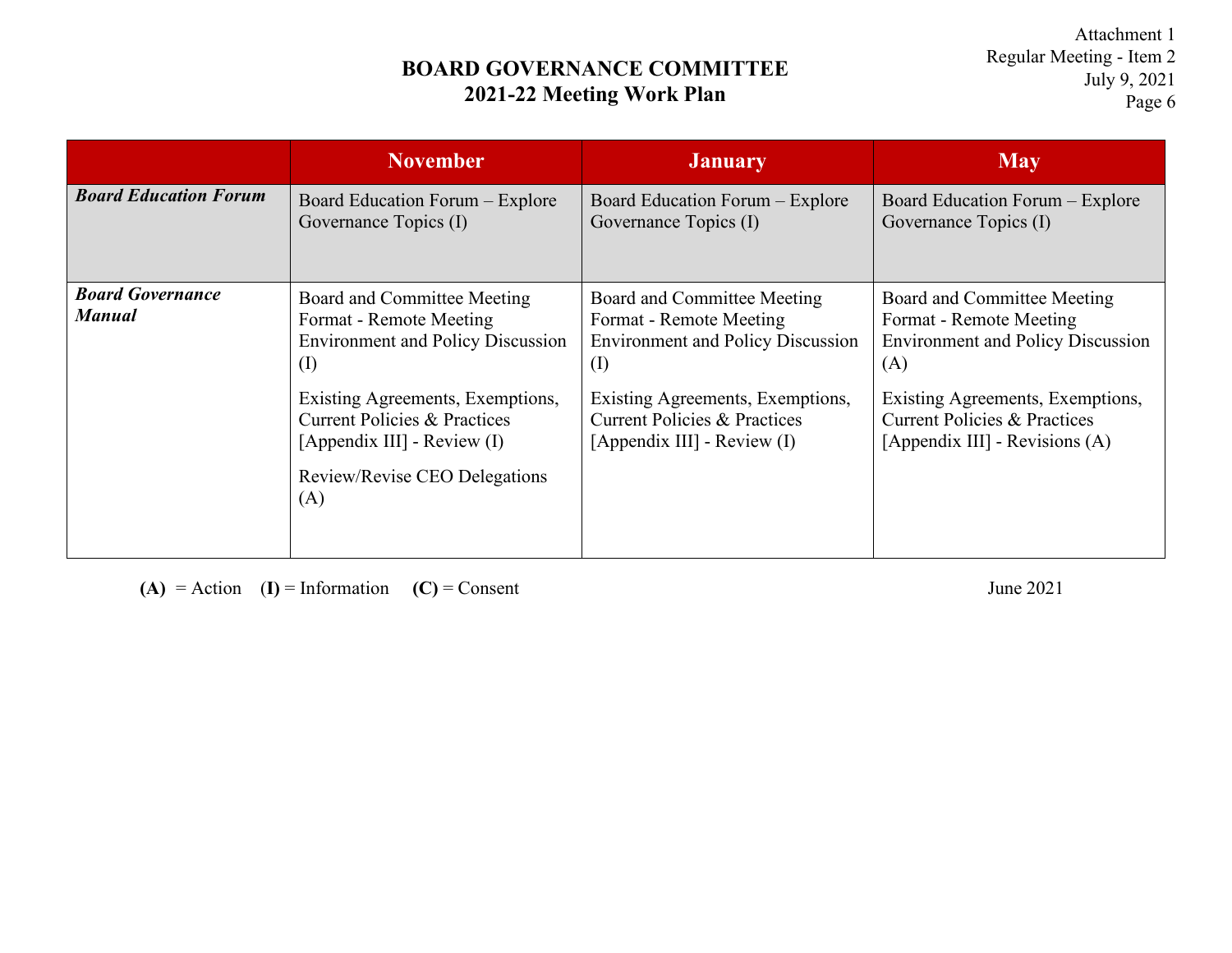**INVESTMENT COMMITTEE 2021-2022 Meeting Work Plan**

Attachment 1 Regular Meeting - Item 2 July 9, 2021 Page 7

|                                                                                                  | <b>July</b>                                                                                                                                          | <b>September</b>                                                                                                 | <b>October</b><br>(Offsite)                                            | <b>November</b>                                                                                                                     | <b>January</b>                          | <b>February</b>            | <b>March</b>                                                                                                                                | <b>April</b><br>(Offsite)             | <b>May</b>                                                                  |  |  |
|--------------------------------------------------------------------------------------------------|------------------------------------------------------------------------------------------------------------------------------------------------------|------------------------------------------------------------------------------------------------------------------|------------------------------------------------------------------------|-------------------------------------------------------------------------------------------------------------------------------------|-----------------------------------------|----------------------------|---------------------------------------------------------------------------------------------------------------------------------------------|---------------------------------------|-----------------------------------------------------------------------------|--|--|
| <b>Major Projects</b>                                                                            | <b>Collaborative Model 2.0</b>                                                                                                                       |                                                                                                                  |                                                                        |                                                                                                                                     |                                         |                            |                                                                                                                                             |                                       |                                                                             |  |  |
|                                                                                                  | <b>Action steps to the Low Carbon Future</b>                                                                                                         |                                                                                                                  |                                                                        |                                                                                                                                     |                                         |                            |                                                                                                                                             |                                       |                                                                             |  |  |
|                                                                                                  | TRB Inv. Comm.<br>Work Plan                                                                                                                          |                                                                                                                  | <b>CIO</b><br>Annual<br>Review                                         |                                                                                                                                     |                                         | CIO Mid-<br>Year<br>Review |                                                                                                                                             |                                       | <b>Charter Review</b><br>(C/A)<br>FY 2022-23<br>Work Plan<br>Objectives (A) |  |  |
| <b>Investment</b><br><b>Policies</b>                                                             | <b>Asset Class</b><br><b>Business Plans</b><br>(A)<br>Investment<br>Policies (as<br>needed)(A)<br>Investment<br>Policy &<br>Management<br>Plan $(A)$ |                                                                                                                  |                                                                        | Investment<br>Policies (as<br>needed (A)<br>SI&SS<br>Engagement<br>Plan $(A)$<br>Investment<br>Policy &<br>Management<br>Plan $(A)$ | Investment<br>Policies (as<br>need) (A) |                            | Investment<br>Policies (as<br>needed) (A)                                                                                                   |                                       | Investment<br>Policies (as<br>needed) (A)                                   |  |  |
| Performance<br><b>Reports and</b><br><b>Investment</b><br><b>Insight</b><br><b>Presentations</b> | Investment<br>Insight Speaker (I<br>$-TBD^*$                                                                                                         | FY Inv.<br>Performance<br>Total Fund (A)<br>Real Estate (A)<br>Private Equity<br>(A)<br>Inv. Mngr.<br>Rating (A) | Wholistic<br>review of<br>Investment<br><b>Benchmark</b><br>s - Meketa |                                                                                                                                     |                                         |                            | Calendar Year<br>Inv.<br>Performance<br><b>Total Fund</b><br>(A)<br>Real Estate<br>(A)<br>Private Equity<br>(A)<br>Inv. Mngr.<br>Rating (A) | Insight<br>Speaker<br>$(I -$<br>TBD*) |                                                                             |  |  |